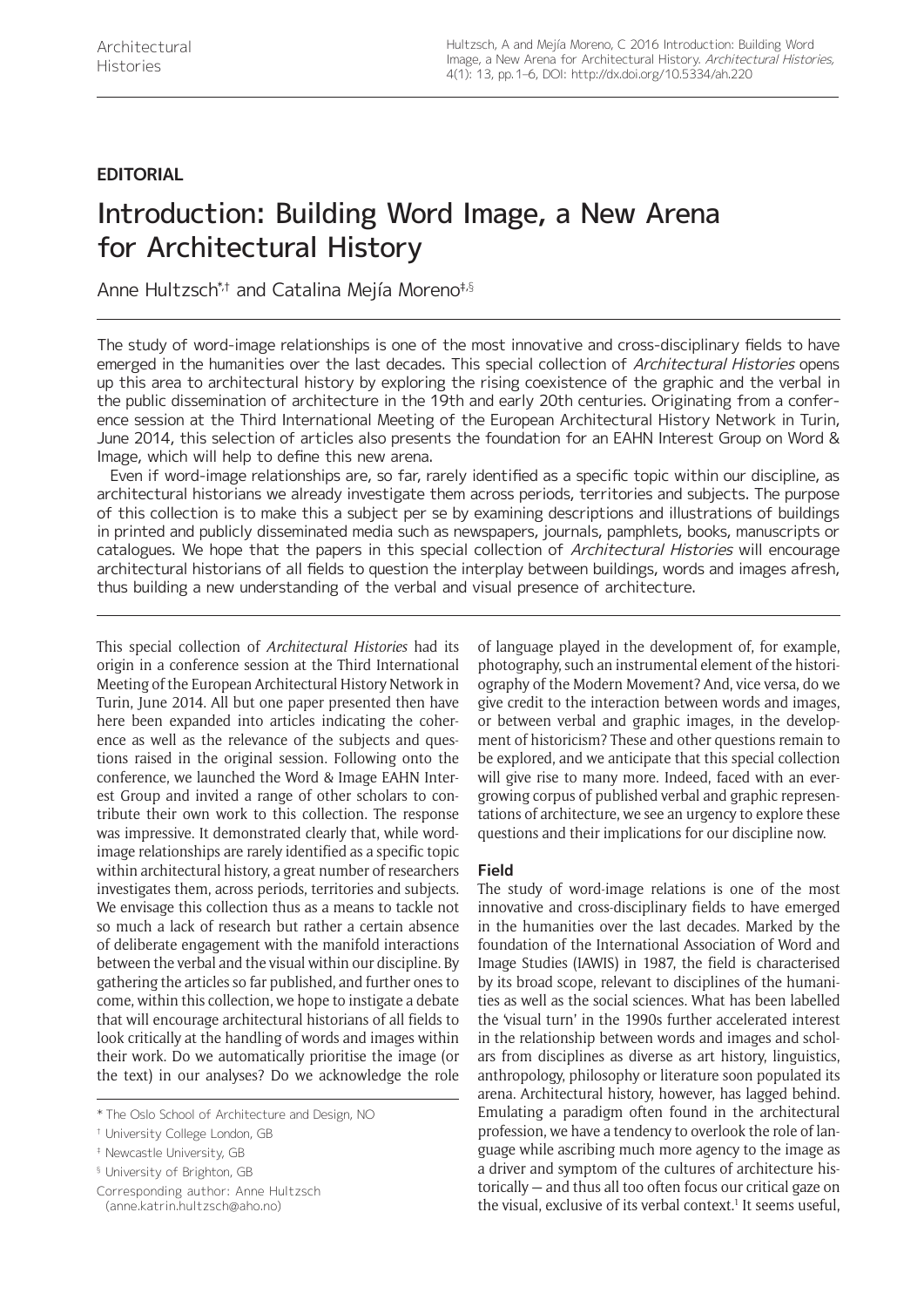therefore, to offer here, in much brevity, some thoughts as to how word and image could be looked at in a more productive way.

W.J.T. Mitchell has referred to the problem of 'Word and Image' (a section heading in a report by the National Endowment for the Humanities (Cheney 1988)) as a 'shorthand way of dividing, mapping and organizing the field of representation' but describes this also as a 'basic cultural trope, replete with connotations that go beyond merely formal or structural differences' (1994: 3). If word and image are indeed bound within such a trope, it is paramount to investigate (and thereby challenge) the ways we perceive them to 'organise the field of representation'  $-$  and more, how they systematise our understanding of what representation is. Therefore, if word and image form a trope, investigating their relationships will tell us more about the cultural context of the objects described and depicted in them. Word-image relationships are crucial to understanding the very idea of architecture prevalent at any time and place, especially in a period in which illustrated print media underwent dramatic changes, beginning in the early 19th century. Essentially, buildings, printed in word and image, form a prism that helps to reveal the spectrum of architectural cultures within a society.

On the most basic level, to consider word-image relationships as a 'cultural trope', in Mitchell's sense, means that we cannot look at either word or image in isolation. It implies also, as Mitchell and others argue, that neither text nor image can ever be entirely independent of the other and that the graphic and the verbal are essentially mixed and impure. Further, and as a consequence of Mitchell's proposition, the relationship between language and image must be regarded as fluid, shifting from one point in time and space to another, as well as being dependent on other cultural paradigms. This is based on the notion that no mode of representation can ever be unbiased. Scholars now agree, for instance, that photography is as prejudiced as painting, however much the early pioneers of photography wished the new technique to enable nature to draw itself without interference from the photographer, as claimed in Fox Talbot's *The Pencil of Nature* (1844) and other early writings on the new medium. Twentieth-century thinking has come to the conclusion that this is not the case, and can never be; any type of graphic representation is prone to distortion — and so is verbal description.

However, different modi operandi are at work in words and images: words do not attempt isomorphic association with the described object, as representational images do. Language, as first argued by Ferdinand de Saussure, relies on differences, or binary oppositions (such as good–bad, dark–light, etc.), whereas most images work through similarity with the thing represented (1959: 120–22). Adrian Forty, in *Words and Buildings*, has applied this to the realm of architecture in general, and to drawing in particular. He posits that language's ability to imply differences forms 'its routine occupation within architecture' — something that drawing, conventionally seen as architecture's primary mode of representation (even if this is debatable in itself), is unable to fulfil (2000: 38–39).

Forty also points to the linearity of language, which is opposed to the 'all-at-once' impression of drawings; he argues that in some ways buildings are more like language than images, as one experiences them through 'sequential motion' while moving through and around them (39–40). Forty argues that 'language allows perception to happen where it belongs, within the mind', meaning that a reader is required to visualise, or imagine, the described object or building, rather than looking directly at its graphic image (41). Even if the present collection of articles is not concerned with direct comparisons, or analogies, between architecture and language, such thoughts must make clear that words are as relevant as images to a critical history of architecture. And this is the case particularly when images are placed in the context of words, which, in some form or another, happens to most images. What people in the past have written about buildings must be as relevant to architectural historians as historical images of the same; and when the two, the text and the image, are placed in direct relationship to each other, when they are forced to interact, the historian must pay heed to this, especially when the subject is architecture, itself often considered a form of representation, as argued by Beatriz Colomina (1994: 13–14).

It becomes clear, thus, that the transparency of language is an illusion  $-$  as is the basic assumption that graphic isomorphism, being the same in form and relations, delivers transparency in representation. Both words and images are carriers of multiple meanings, overtly and covertly, and both are of equal relevance to architectural historiography, especially when they are placed in relation to one another.

# **Period**

Such thoughts are especially relevant when investigating a period that was characterised by ever more sophisticated combinations of word and image. It is thus surprising that, while architectural historians have recently begun to investigate architectural journalism of the 1960s and 1970s (Schwarzer 1999; Sornin et al. 2008; Colomina 2010; Parnell 2012a; Parnell 2012b), the 19th and early 20th centuries have so far been largely ignored, at least in English-language academia.2 Yet this was an age that saw a revolution of printing word and image, with one innovation chasing the next. The engraved boxwood block enabled the printing of typeset text and images at the same time and became the most prevalent in Victorian illustration since its first use in Thomas Bewick's *The General History of Quadrupeds* (1790). For a large part of the 19th century, the woodblock dominated both book as well as periodical printing with wood engraving firms rapidly expanding across the metropolitan centres. From mid century, electrotyping began to replace the woodblock in fine art illustrations but not in mass-produced periodicals. At the same time, cylinder presses transformed the printing of these cheaper publications, making larger print runs technologically and economically feasible. The 'discovery' of the daguerreotype and the rapid development of photography would eventually lead to the eclipse of the engraving by the photograph in the next century, throwing the publishing world into something of a crisis.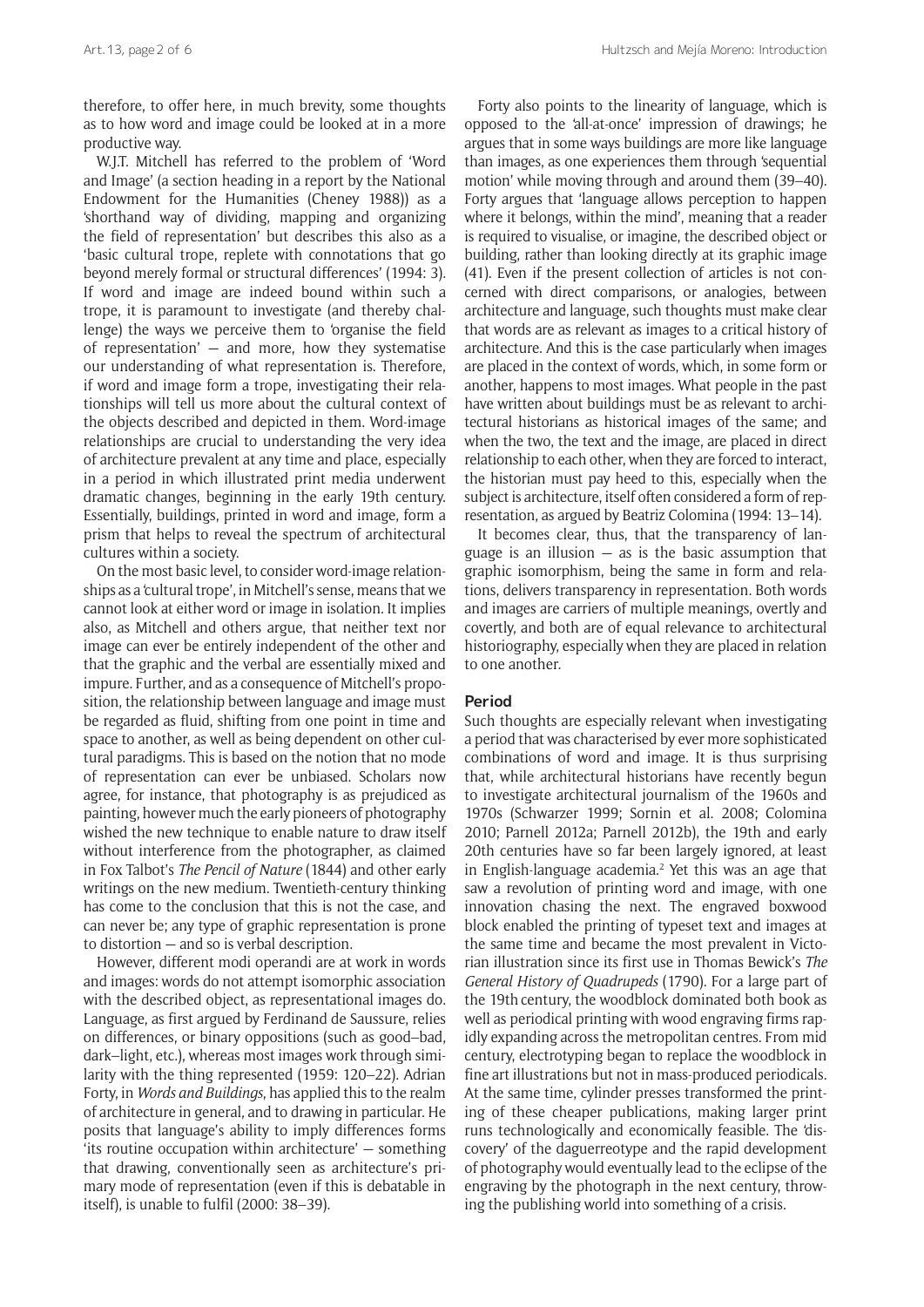More than anything, the increase in illustrated print matter relied on an intimate partnership of word and image, not only on the page but from the conception of the very page and its production to the finished publication. Author and illustrator had to work hand in hand, each working with the other's material. From the first half of the 19th century, the proliferation of illustrated magazines in particular made wood engraving into an industry; the British *Penny Magazine*, for instance, had a circulation of 200,000 as early as 1832. The *London Journal*, a penny fiction weekly, printed over 450,000 copies each week in the 1850s (for these and other circulation numbers of British periodicals, see Appendix C in Altick (1998)). The year 1843 marked the birth of the illustrated newspaper, in which the written word and the illustration gained truly equal status, encouraging readers to read as much as to look. In short sequence, the British *London Illustrated News*, the German *Illustrirte Zeitung* and the French *L'Illustration* were launched, achieving, at their peaks, print runs of up to 200,000 copies. If one multiplies these numbers by the number of readers per printed copy (press historians commonly assume that each copy is read on average by between five and ten people), it becomes obvious how widespread the influence of this new combination of printed words and images must have been. Approximately one million men and women looked at the same images and read the same accompanying texts, if to varying degrees of intensity. Architecture featured widely in these publications, sometimes for its own sake and often as background matter, as well as in books, pamphlets, catalogues and other printed material. Buildings and cities at home and abroad were suddenly made familiar, often in simplified sketches that closely followed similar graphic models, to both a non-specialist audience as well as the architectural profession.

The split into these two audiences, lay and professional, becomes more and more important as one moves through the 19th century. While the illustrated newspaper catered to the former, the latter began to identify with another new genre: the architectural magazine. From Loudon's *Architectural Magazine* (1833–), the Austrian *Allgemeine Bauzeitung* (1836–), the French *Revue générale de l'architecture et des travaux publics* (1840–) to the British *Builder* (1843–) and the German *Zeitschrift für Bauwesen* (1851–), the architectural profession increasingly showed its presence within the publishing world. Towards the end of the century, more artistically oriented magazines emerged, such as *The Studio* (1893–), the *Architectural Review* (1896–) or the *Berliner Architekturwelt: Zeitschrift für Baukunst, Malerei, Plastik und Kunstgewerbe der Gegenwart* (1899–), among many others.

By the beginning of the 20th century, the photograph entered the world of mass-printed periodicals. The medium had long been a source from which engravings were produced for printing, but now it had become feasible to print halftone photographs, and eventually colour ones, in periodicals and books with larger and thus cheaper print runs. Such graphic innovations were of particular relevance for the architectural world, which began to rely on magazines more and more as source

materials for spreading styles, movements and theories. As has been widely explored, the Modern Movement, or the International Style, relied fundamentally on a network of travelling words and images. Indeed, images and texts had always travelled and printing blocks had always been stereotyped and sold on; one often finds the same illustrations in different publications, crossing borders and even continents. They were reassembled, commercialised, copied and manipulated countless times and then read and scrutinized by readers all over the world, taking away from this flood of words and images an irrevocably transformed understanding of the built environment as one in flux. From the mid 1800s, railways enabled faster and wider distribution of newspapers, while in 1905 the first pictures were transmitted via telegraph, accelerating the movement and exchange of illustrated material to a speed never seen before. An image produced in Paris could appear in a New York newspaper within only a few days, and vice versa.

In the period covered in this special collection of *Architectural Histories*, readers witnessed a complete change in the way in which architecture, cities, buildings and landscapes were represented and disseminated. While literacy rates soared, illustrated material, increasingly varied and true to life, became more widespread and more accessible to a larger number of people than ever before. This proliferation of the built environment in word and image must have changed the relationship between the human subject, the objects surrounding it and the representation of these objects. In the articles collected here, scholars investigate this set of relationships found in various media.

# **Collection of Articles**

By probing the visual and the verbal at the same time, the articles in this special collection expand current methods of architectural historiography. They are thus particularly concerned with presenting distinct, and often novel, methodologies for word and image studies within architectural history. They focus particularly on a close analysis of specific publications, genres, or published events within particular contexts, as well as detailed analyses of particular aspects, such as captions, layout, content, literary devices, etc. Questions explored include, but are not limited to, the following: What roles do words and images, and the relationship between both, play in the dissemination of architecture? What does the image illustrate, what does the text describe? What is the effect of treating word as image, or image as text? How are hierarchies between text and graphics expressed, in terms of content and in other ways? What is the effect of new reproductive and illustrative technologies on the style of writing? Each contributor responds to some or all of these questions while further exploring possible relationships between descriptions and illustrations of buildings in printed and publicly disseminated media. While the articles could be ordered chronologically, it seems more interesting to (loosely) group them here by means of the genre each explores: the travelogue, the catalogue, the history textbook, the illustrated newspaper and the architectural journal. While these distinctions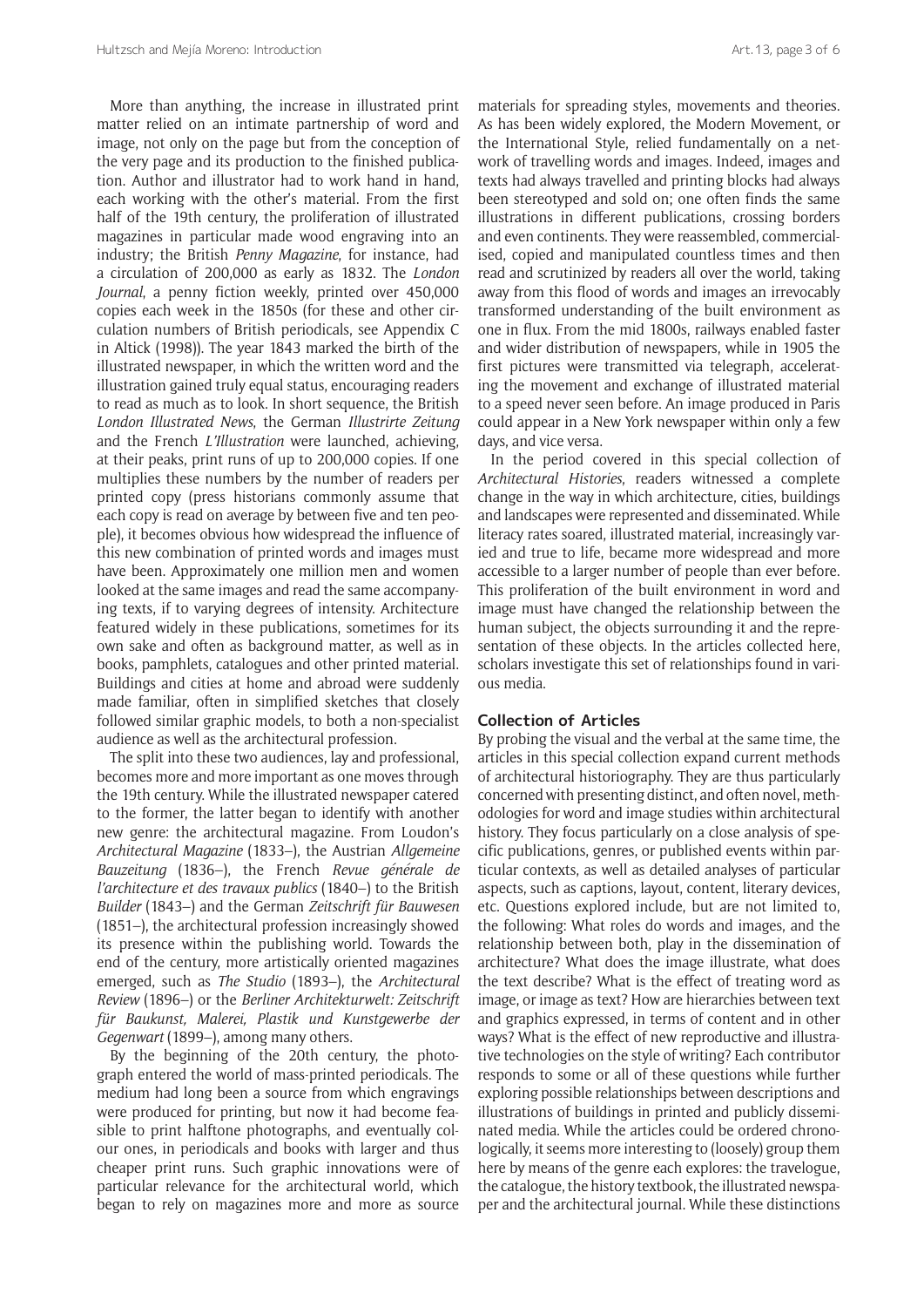are not hermetic, and they certainly overlap, and while one could find other distinctions, they serve here to draw some indicative connections and distinctions among the work so far produced for this collection. Interestingly, two (related) genres, the travelogue and the catalogue, seem to frame the collection as a whole, with three articles each considering different variants from across the period.

In the article that is chronologically first in the travelogue genre, Victor Plahte Tschudi concentrates on the role of prints in the assembling of Johann Wolfgang von Goethe's *Italian Journey.* Tschudi argues that engravings not only reflect Goethe's impressions of the monuments visited but gave form to those impressions in the descriptive memories he published later. Tschudi claims that Goethe's engagement with graphic reproductions shaped not only the publication but also his own ideas of nature, leading to the formation of his concept of an architectural metamorphosis. Dervla MacManus and Hugh Campbell's article then turns to a publication of the second half of the 19th century with similar classical interest, namely William J. Stillman's 1870 photographic album, *The Acropolis of Athens: Illustrated Picturesquely and Architecturally in Photography*. MacManus and Campbell explore the photo-book as a genre, arguing that the apparent disparities between word and image, as well as the combination of image, text and the white parts of the page, reveal the emergence of a discursive space in the 19th-century illustrated book. Finally, towards the end of the period considered here stands Catalina Mejía Moreno's article on how industrial buildings themselves became representational. She explores the encounter with such buildings, particularly grain elevators, by European architects and engineers travelling to North America at the beginning of the 20th century. By focusing on Walter Gropius's and Erich Mendelsohn's own photographs and verbal descriptions, Mejía Moreno argues that the emerging practice of photojournalism, by distinctively merging building, word and image — making them accessible to a wider audience in the public press — shaped the meaning of the buildings within the modernist architectural discourse, in contrast to their original engineering one.

Similar to the travelogue, the catalogue also serves as a guide, or introduction, to something that is different from the familiar: architecture within the walls of the museum. Again, three articles explore this type of publication. First, Danielle S. Willkens takes Sir John Soane's house-turnedmuseum as a case study, focusing on both its early catalogues, namely Soane's own *Description of the House and Museum*, as well as its 1955 sequel, the *New Description* by John Summerson. She argues how the catalogue's changing written and visual language depicted and described diverse and distinct experiences, thus constructing a spatial narrative of the museum. Second, Mari Lending's article explores late 19th-century catalogues of casts and their trade between Europe and North America. Tracing the history of distinct exhibition spaces and their catalogues (such as the Crystal Palace at Sydenham), Lending emphasises the dichotomy between the development of the cast as image-object and illustration on the one hand, and the catalogue as its word and image, or curatorial,

version on the other. Third, focusing on Herbert Bayer's 1930 *Section Allemande* exhibition and catalogue, Wallis Miller argues that the 1930 Werkbund exhibition not only defined the catalogue's content, function and format but also prompted some of Bayer's design solutions in typography and graphics, thus challenging and reshaping ideas around the exhibition catalogue as a genre in itself. It therefore transpires that the catalogue demonstrates the close relationship between represented and real space, as word and image correlate to construct spatial (and, in Lending's reasoning, objectified) experiences.

Another type of guidebook, in the widest sense, is tackled by Ellen Van Impe: the textbook. Impe explores two canonical Belgian histories of the second half of the 19th century, the *Histoire de l'architecture en Belgique*  by A.G.B. Schayes and the *Histoire de l'influence italienne sur l'architecture dans les Pays-Bas* by Auguste Schoy. She maintains that both the textual and visual strategies of each of these publications construct its specific 'voice' and that it was through this, within printed matter, that architectural history was being established as a discipline in Belgium at the time.

After the travelogue, the catalogue and the textbook — all publications that guide the reader in one way or another — we turn to a genre that really comes to the fore in the period considered here: the periodical, published at regular intervals for the benefit of both the general public and specialist audiences. Two articles explore the illustrated newspaper, a new format that flourished across Europe and North America, and beyond, from the mid 1800s. Focusing on the roots of the genre in Britain, Anne Hultzsch reveals how the relationship between readers and authors was transformed through the new balance between word and image. Through a close analysis of linguistic and graphic patterns in the early *Illustrated London News*, she demonstrates how the correlation between the verbal and the graphic remained dynamic and malleable over the middle decades of the century, with fluctuating hierarchies, when both were referred to as 'illustrating' one another. Moving forwards to the turn of the century, Patrick Leitner studies the transatlantic exchange of images depicting New York's emerging skyscrapers. Examining the French periodicals *L'Illustration*, *Le Monde illustré*, *La Vie illustrée* and others around 1900, he identifies inverted hierarchies, such as an increasing autonomy of images from words. By comparing them to contemporary architectural magazines, Leitner reveals the existence, at the time, of a split between the public's perception of architecture and the city and the architectural experts' perception.

It is not surprising that most of the articles on the 20th century focus on architectural journals and magazines. The architectural profession is now established across industrialised nations and debates are carried out in specialist magazines of varying longevity. Michela Rosso focuses on *Il Selvaggio*, an Italian journal published in the first half of the 20th century and originally conceived and published as a political leaflet. Rosso explores diverse graphic modes, from caricatures to photographs, as well as literary forms, such as polemic essays, and linguistic devices, such as tropes,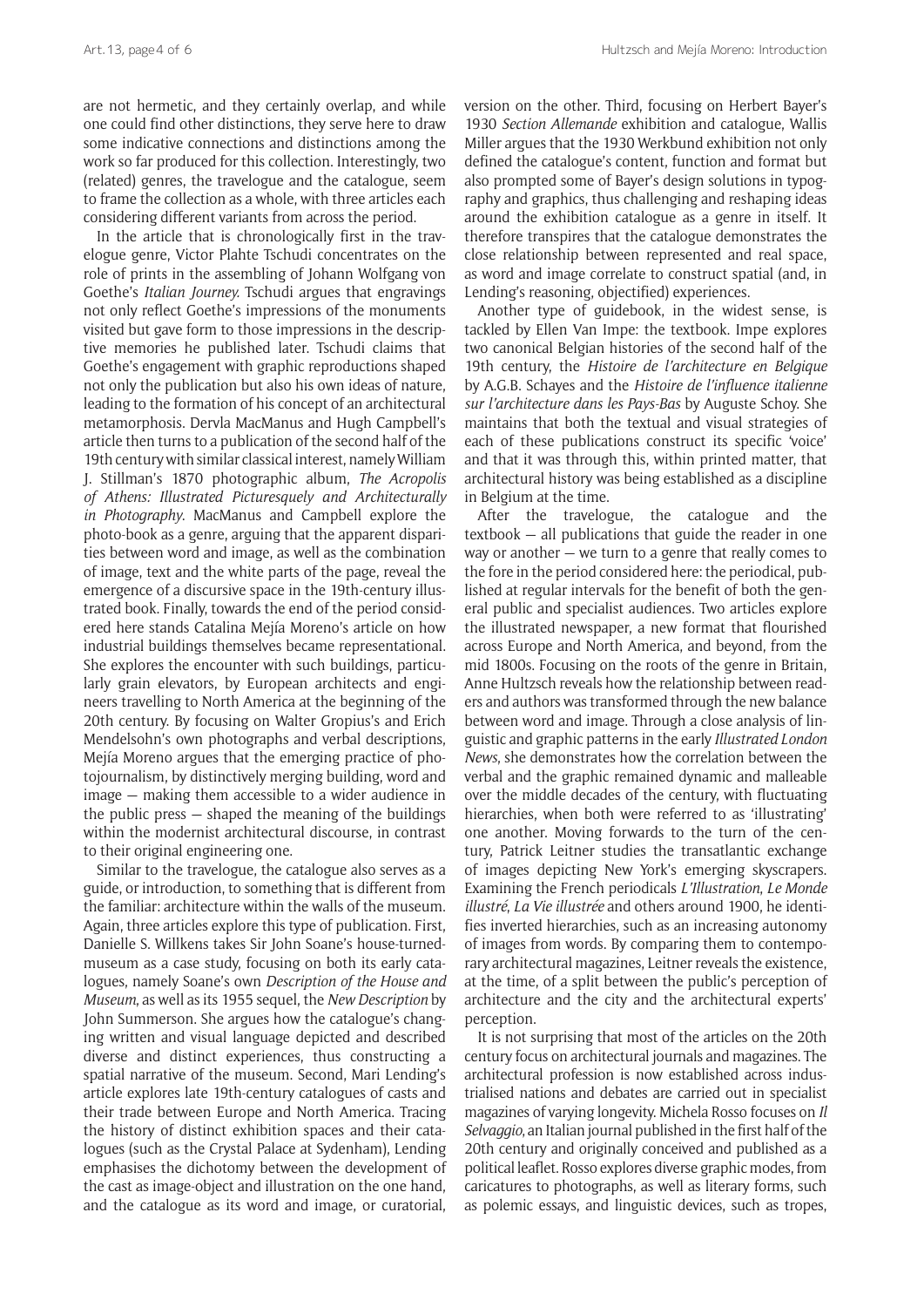irony and word play. She concludes that by analysing the disparity in the use of words and images within *Selvaggio*, it is possible to retrace the journal's relationship to the contemporary discourse on architecture and the city as well as to its political and historical context during the critical years of fascist rule. In turn, Hélène Jannière contests the conception stated by the avant-gardes in which the alliance between typography, photography and the 'new architecture' being promoted was one of parallelisms. By addressing a wider range of journals — including *L'Architecture d'aujourd'hui* and *Casabella* — Jannière argues that the new modes of perception introduced by photographic or typographic experiments gave rise to semantic associations generated by the juxtaposition of words and images.

The wide range of this special collection of *Architectural Histories* and the close links to be drawn between contributions — via genre, place, period, audience, or other categories — proves two things: first, that word-image relationships are relevant to our discipline, and second, that scholars with varying specialisations are already working on the subject. However, as diverse as the material and arguments presented in these articles are, overall, this collection demonstrates that, within architectural history, we mainly understand word-image relationships in the printed media as binary — as a problem of what the image does to the text and what the text does to the image. Usually, and for most of the work produced for this collection so far, architectural historians employ this binary to unveil editorial, social or political agendas. While this approach is very productive, as this collection demonstrates, little about this binary approach to word-image relationships has been critically discussed. As editors, we remain intrigued by the question of method and whether there are other possible ways to address the study of words and images in the printed media. We believe that it is an issue partly of asking different questions, and partly of ridding ourselves of a tendency to look at the image as a carrier of meaning while the text remains transparent. Architectural history, both as a subfield of art history and as an integral part of architectural practice and education, has emerged as a major visual discipline, yet we have seen here that word and image are, in most cases, so entangled with each other that we need to find ways to effectively deal with both at the same time in studying past conditions of the built environment. We must begin, therefore, to study words and images together, not merely as tools, but on their own accord. We must ask questions that query the role of both in the rise of technologies, styles and movements. And it is thanks to the format of the online journal, in which this collection for *Architectural Histories* appears, that we hope to be able to welcome further articles in this collection that might follow this call and answer some of the above questions or find new ones to ask.

# **Notes**

Of course, many studies of the relationship between text and architecture exist, but where these concern not architecture *as* text (which is an entirely different concern, of less interest to us here) but architecture represented by language, they have usually been authored by scholars from outside our own discipline.

<sup>2</sup> There are, however, some French and German studies on the subject, notably a series of writings by Hélène Lipstadt (1979; 1980; 1982; Lipstadt et al. 1985) as well as by Eva Maria Froschauer (2010).

#### **Acknowledgements**

We are grateful to the Norwegian Research Council for funding part of this collection for *Architectural Histories* via the project The Printed and the Built at the Oslo School of Architecture (https://theprintedandthebuilt.wordpress.com/).

#### **Competing Interests**

The authors declare that they have no competing interests.

# **References**

- **Altick, R D** 1998 *The English Common Reader: A Social History of the Mass Reading Public, 1800–1900*. Columbus: Ohio State University Press.
- **Cheney, L V** 1988 *Humanities in America: A Report to the President, the Congress, and the American People*. Washington, D.C.: National Endowment for the Humanities.
- **Colomina, B** 1994 *Privacy and Publicity: Modern Architecture as Mass Media*. Cambridge, Mass.: MIT Press.
- **Colomina, B** 2010 *Clip, Stamp, Fold: The Radical Architecture of Little Magazines, 196X to 197X*. Barcelona: ACTAR Publishers.
- **de Saussure, F** 1959 *Course in General Linguistics*. New York: Philosophical Library.
- **Forty, A** 2000 *Words and Buildings: A Vocabulary of Modern Architecture*. London: Thames & Hudson.
- **Lipstadt, H** 1979 Pour Une Histoire Sociale de La Presse Architecturale: La Revue Générale de l'Architecture et César Daly (1840–1888). Unpublished thesis (PhD), ÉHESS.
- **Lipstadt, H** 1982 Early Architectural Periodicals. In: R. Middleton (ed.) *The Beaux-Arts and Nineteenth-Century French Architecture*. Cambridge, Mass.: MIT Press. 50–57.
- **Lipstadt, H, Lemoine, B** and **Rivoirard, P** 1985 *Catalogue raisonné des revues d'architecture et de construction en France: 1800–1914*. Paris: CEDAM.
- **Lipstadt, H** and **Mendelsohn, H** 1980 *Architectes et ingénieur dans la presse: polémique, débat, conflit*. Paris: CORDA.
- **Mitchell, W J T** 1994 *Picture Theory: Essays on Verbal and Visual Representation*. Chicago, London: University of Chicago Press.
- **Parnell, S** 2012a "Architecture Magazines: Playgrounds and Battlegrounds." In: Long, K, and Bose, S (eds.) *Common Ground: A Critical Reader.* Milan: Marsilio. 305-08.
- **Parnell, S** 2012b *AR*'s and *AD*'s Post-War Editorial Policies: The Making of Modern Architecture in Britain. *The Journal of Architecture*, 17(5): 763–75. DOI: http:// dx.doi.org/10.1080/13602365.2012.724858
- **Schwarzer, M** 1999 History and Theory in Architectural Periodicals: Assembling Oppositions. *Journal of the Society of Architectural Historians*, 58(3): 342–48. DOI: http://dx.doi.org/10.2307/991527
- **Sornin, A, Jannière, H** and **Vanlaethem, F** (eds) 2008 *Architectural Periodicals in the 1960s and 1970s: Towards a Factual, Intellectual and Material History*. Montreal: IRHA / ABC Art Books Canada.